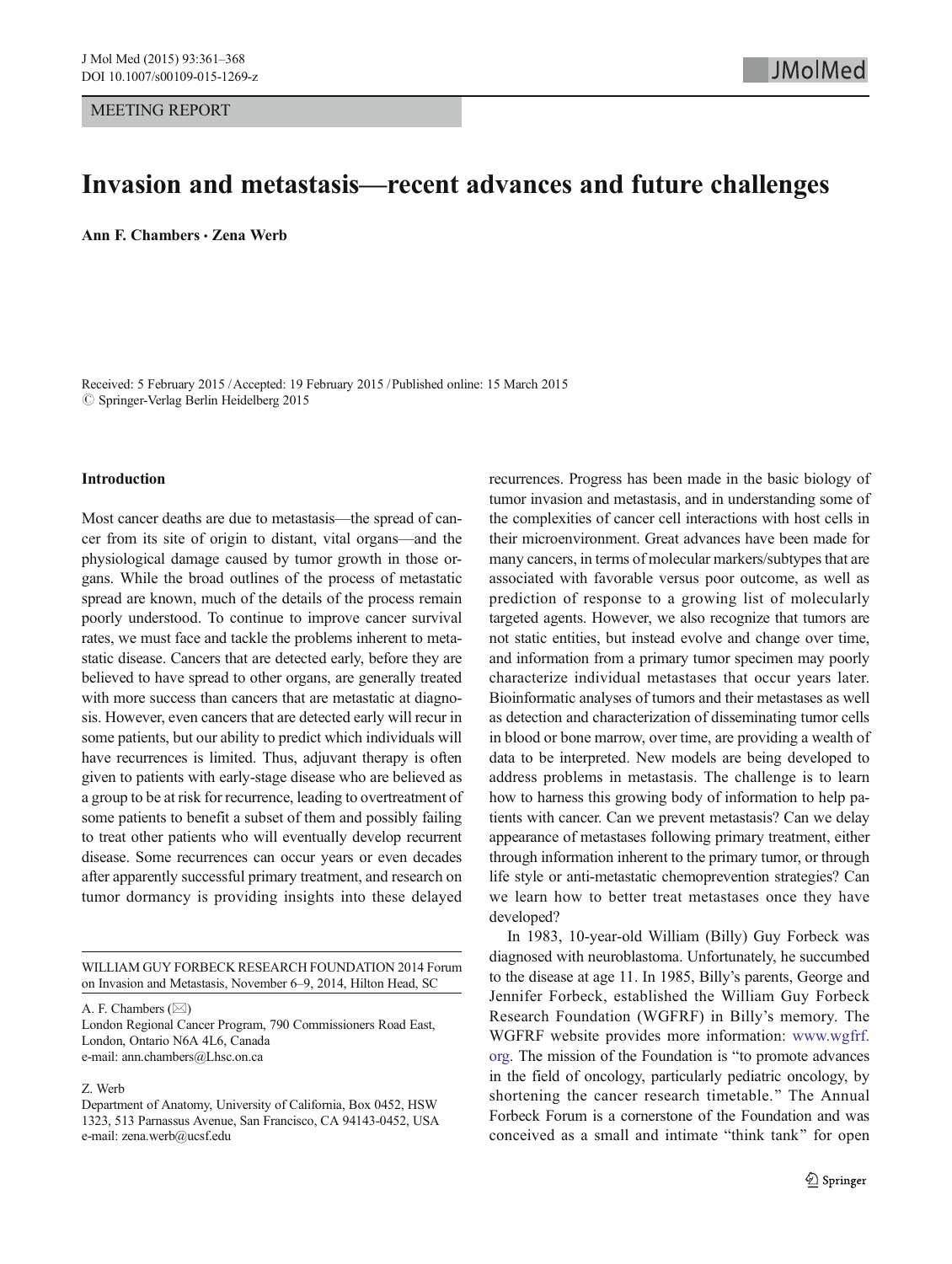discussion, sharing and collaboration for cancer research. Each year, the WGFRF Scientific Advisory Board selects a focused topic for the upcoming year. Each participant may show only five slides and discuss only unpublished data. As a result, the majority of the Forum is comprised of informal, open discussions. The Foundation also supports young investigators, elected as Forbeck Scholars for a 4-year period, to enable them to attend the Forum and other targeted, mentoring meetings.

The 2014 Forum on Invasion and Metastasis was chaired by Dr. Ann Chambers of the University of Western Ontario, London, Ontario, Canada, and Dr. Zena Werb from the University of California, San Francisco. The goal was to bring together leaders from multiple disciplines to help understand current progress and discuss ways forward to translate this information to the clinic to prevent deaths from metastasis. Below, we summarize the presentations of invited participants at the meeting.

## Tumor progression and molecular genetics of metastatic disease

Zena Werb, University of California, San Francisco Despite major advances in understanding the molecular and genetic basis of cancer, disease progression to metastasis remains the cause of >90 % of cancer-related mortality. Dr. Werb posited that understanding metastasis initiation is critical for the development of new therapeutic strategies to specifically treat metastatic disease. Prevailing theories hypothesize that metastases are seeded by rare tumor cells with unique properties, which may function like stem cells in their ability to initiate and propagate new tumors in metastatic sites through selfrenewal and differentiation [[1\]](#page-6-0). This hypothesis is supported by studies in human colon and pancreatic cancer, which demonstrate that metastases arise from cancer stem cells (CSCs). Recent studies have indicated that the microenvironment of metastases differs from that of tumors and is likely to regulate CSC dormancy or growth to macrometastases [[2](#page-6-0), [3\]](#page-6-0). However, the identity of metastasis-initiating cells in human breast cancer remains elusive and, specifically, whether metastases are hierarchically organized is unclear. Dr. Werb showed at the single-cell level that early-stage human disseminated tumor cells (DTCs) possess a distinct stem cell-like gene expression signature. To identify and isolate DTCs from patient-derived xenograft (PDX) models of human breast cancer, her group developed a highly sensitive FACS-based assay, which allowed them to compare gene signatures in DTCs at different stages of metastasis. She found that "early" DTCs comprised a distinct population from "late" DTCs and primary tumor cells due to their increased expression of stem cell, EMT, pro-survival, and dormancy-associated genes. These findings support a hierarchical model for metastatic cell

initiation and progression, and open up new targets for the management of metastatic disease.

Yibin Kang, Princeton University Dr. Kang discussed the origin and evolution of metastatic traits in breast cancer. How and when cancer cells acquire metastatic traits is a topic of intense investigation and debate in the field. It has become clear that the development of metastatic capability in cancer cells is a continuous process that is shaped by the tissue of origin of the primary tumor, early oncogenic events, as well as the stresses tumor cells endure when they encounter different microenvironments and therapeutic treatments [[4\]](#page-6-0). Many genes, such as Metadherin, play multiple functions during primary tumorigenesis and metastatic progression, and may represent ideal targets for therapeutic intervention [\[5](#page-6-0)]. Dr. Kang discussed recent findings regarding our understanding of the origin and evolution of metastasis traits, with emphasis on the connection of metastasis genes to early events of tumor initiation, and speculated on the potential for developing therapeutic strategies against metastatic cancer.

Daniel Haber, Massachusetts General Hospital Cancer Center, Harvard Medical School Dr. Haber has used circulating tumor cell (CTC) isolation technologies to study the process of blood-borne metastasis. Using a series of microfluidic devices built by his MGH bioengineering collaborator, Dr. Mehmet Toner, Dr. Haber's lab has focused on breast cancer metastasis, both in a mouse model and in blood specimens from women with breast cancer [\[6](#page-6-0)]. They showed that clusters of CTCs in the blood are rare compared with single CTCs, but they are more highly prone to generate metastases. These CTC clusters are derived from oligoclonal fragments of primary tumors and are held together by the cell junction protein Plakoglobin. Single cell RNA sequencing of CTC clusters versus single CTCs from the blood of women with metastatic breast cancer showed a 200 fold increase in plakoglobin expression, and its knockdown in mouse models suppressed the generation of CTC clusters and lung metastases without affecting the size of the primary tumor. Dr. Haber finished with a discussion of hypothetical ways in which CTC clusters may navigate through capillary beds. Reconstitution of capillarysized channels showed that clustered cancer cells can pass through them under physiological pressures as they realign into single rows, only to regroup as clusters when they emerge on the other side.

Christine Iacobuzio-Donahue, Memorial Sloan Kettering Cancer Center Dr. Iacobuzio-Donahue discussed the observations of different patterns of metastatic failure, oligometastatic and widely metastatic, in patients diagnosed with pancreatic cancer and the genetic features that underlie each [\[7](#page-6-0), [8\]](#page-6-0). She presented new data on the role of TGF $\beta$ signaling in these two phenotypes. For example, loss of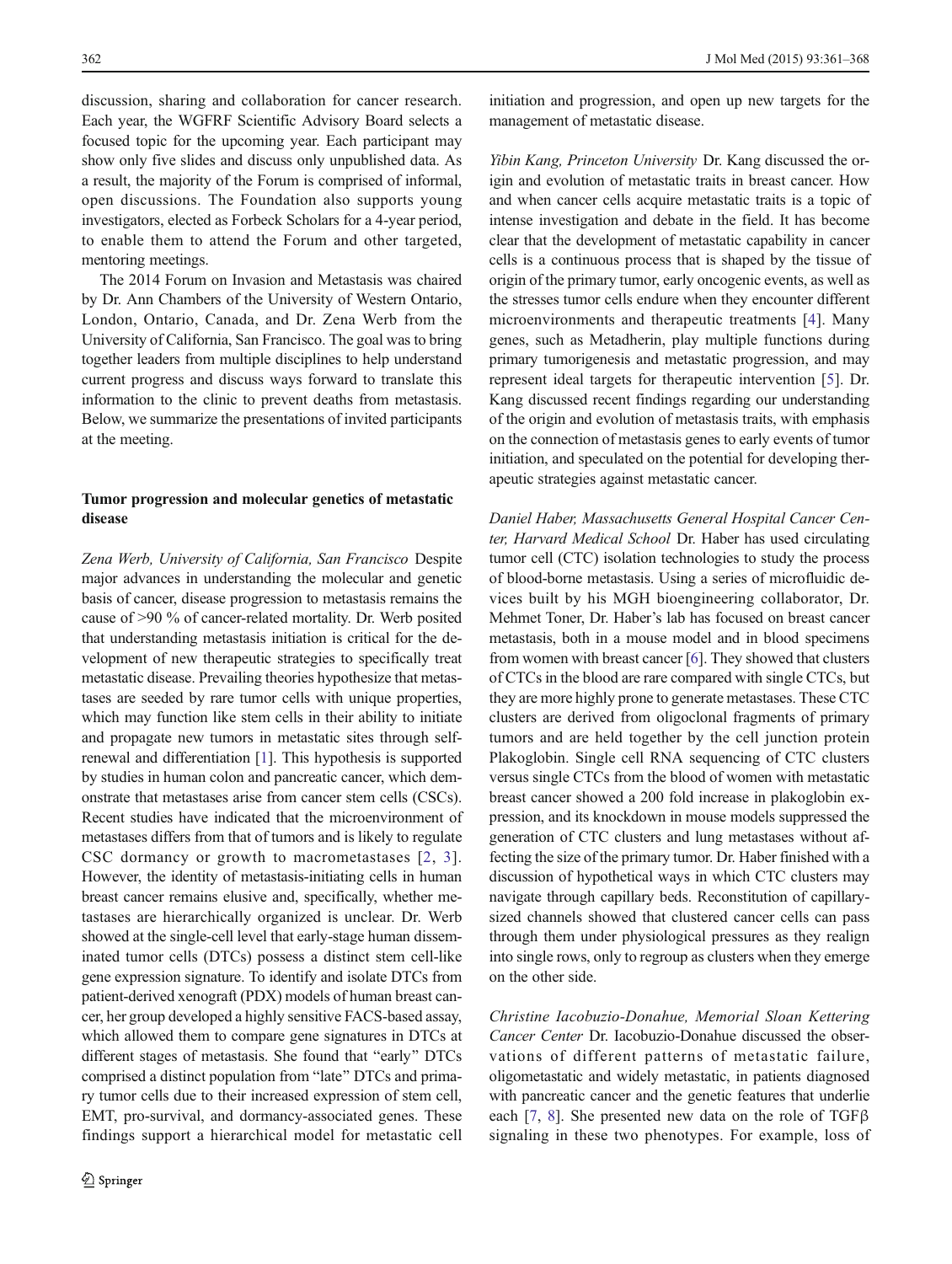expression of TGFβ1 and TGFβR2 in human tissues was more frequent in oligometastatic pancreatic cancers, and conditional loss of one TGFBR2 allele in the KPC mouse model (Ptf1aCre/+; LSL-KRASG12D/+; LSL-Trp53R172H/+; Tgfbr2flox/+) led to an oligometastatic phenotype. Moreover, she demonstrated that loss of TGFβ signaling reduced distant metastasis in experimental metastasis models that included a reduction in extravasation from the vasculature in the liver. She also presented data building upon her work of the phylogenetic relationships of coexistent primary and metastatic tumors in patients at autopsy based on whole genome and targeted whole exome sequencing [[9](#page-6-0)], with the interpretation that metastases are derived from more than one subclone in the primary tumor. Finally, she presented data on the mutational spectra and epigenetic alterations that occur in pancreatic cancers and how these alterations have spatially distinct patterns.

#### Issues and progress in pediatric brain tumors

Julie Park, Children's Hospital and Medical Center, Seattle Neuroblastoma is a heterogeneous cancer arising from primordial neural crest cells that give rise to sympathetic neural ganglia and adrenal medulla. It has a widely divergent clinical spectrum ranging from spontaneous tumor regression to widely metastatic, aggressive disease (high-risk neuroblastoma) [[10](#page-6-0)]. Approximately 50 % of high-risk neuroblastoma disease will not be cured by dose intensive multimodal therapy. In contrast to adult carcinomas, there is a striking lack of recurrent neuroblastoma somatic mutations. Alternatively, preclinical studies have identified altered molecular pathway signaling for cellular differentiation, metastasis, angiogenesis, and inflammation that are associated with aggressive tumor behavior. Multigene expression profiles have identified cohorts of tumors with aggressive behavior including a 14-gene classifier that includes genes important in inflammation and immune responses. Moreover, recent clinical trials using immunotherapy have demonstrated encouraging anti-tumor activity. Unfortunately, despite the addition of antibody-directed immunotherapy in the clinical setting of non-detectable disease, greater than 30 % of patients will experience tumor recurrence. Novel immunotherapeutic approaches that better harness the anti-tumor activity of cellular therapy approaches are underway. However, results from both pre-clinical and clinical trials highlight the need for a combination of both immunological approaches with those that target the microenvironment to better treat the most aggressive forms of the neuroblastoma.

Nada Jabado, McGill University, Montreal, Canada Dr. Jabado's group was one of two to first identify a histone mutation in human disease. High-frequency recurrent somatic

mutations at specific residues in histone 3 (H3) variants occur in a particularly lethal form of brain tumor, high-grade astrocytomas affecting children and young adults [\[11\]](#page-6-0). H3 mutants, or oncohistones as we label them, were later identified by another group in two bone cancers affecting children and young adults. There is limited knowledge on how oncohistones act in tumor formation and affect the tumor epigenome, micro-environment, and potential invasion and metastatic spread, and this gap impedes the design of effective therapies [\[12\]](#page-6-0). These aspects as well as the cross-talk between tumor and microenvironment which may be regulated by epigenetic alterations that favor implementation and growth of tumor cells at distant sites were discussed at the meeting and are the subject of our ongoing investigations [\[13\]](#page-6-0).

## Tumor cell and host/microenvironmental interactions

Sara Courtneidge, Oregon Health Sciences University, Portland Dr. Courtneidge discussed recent research from her laboratory on membrane protrusions known as invadopodia, which are associated with invasive behavior of cancer cells. By studying the obligate invadopodia scaffold protein Tks5, her laboratory has been able to determine what role these structures play in cancer progression. She reported that expression of high levels of Tks5 mRNA correlates with a worse outcome for breast cancer patients, particularly those with early stage disease. In keeping with this, reduction in Tks5 expression not only reduces the invasiveness of breast cancer cells, but also inhibits their growth in three-dimensional tissue culture systems, and in xenograft assays. This growth inhibitory phenotype is accompanied by specific changes in gene expression. Her current research seeks to exploit these gene expression changes to define the mechanisms by which invadopodia control growth, to develop a signature that would define which tumors elaborate invadopodia in vivo, and to use genetically engineered models of cancer to study the role of Tks5 in more detail.

Gregg Semenza, Johns Hopkins University School of Medicine, Baltimore Triple-negative breast cancers (TNBCs) are defined by the lack of estrogen receptor (ER), progesterone receptor (PR), and HER2 expression, and are treated with cytotoxic chemotherapy such as paclitaxel or gemcitabine, with a durable response rate of less than 20 %. TNBCs are enriched for the basal subtype gene expression profile and the presence of breast cancer stem cells, which are endowed with self-renewing and tumor-initiating properties and resistance to chemotherapy. Dr. Semenza showed that hypoxia-inducible factors (HIFs) and their target gene products are highly active in TNBCs [[14\]](#page-6-0). He demonstrated that HIF expression and transcriptional activity are induced by treatment of MDA-MB-231, SUM-149, and SUM-159 TNBC cells, as well as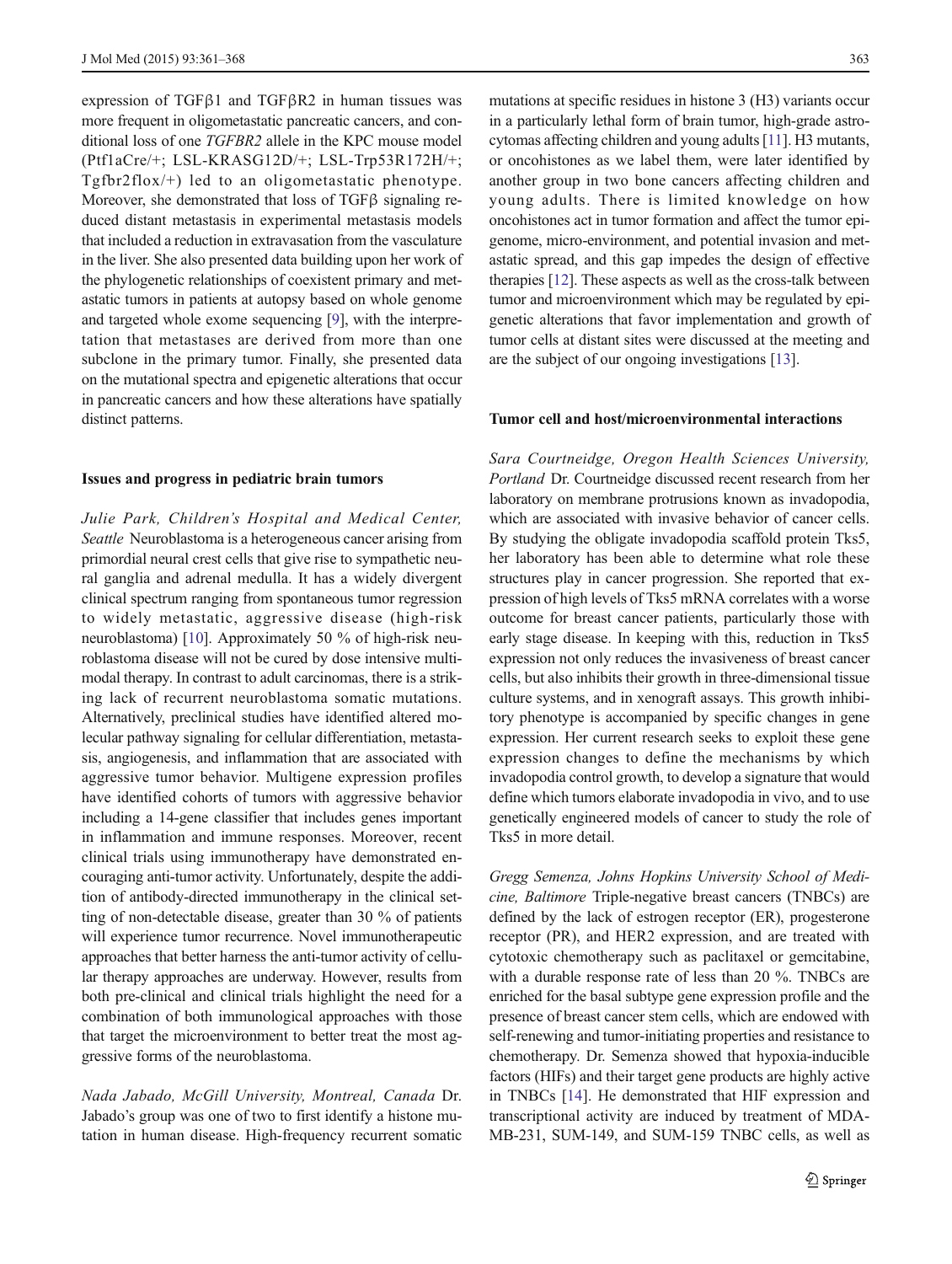$ER<sup>+</sup>/PR<sup>+</sup> MCF-7$  cells, with paclitaxel or gemcitabine. Chemotherapy-induced HIF activity enriched the breast cancer stem cell population through interleukin-6 and interleukin-8 signaling and increased expression of multidrug resistance 1 protein. Coadministration of HIF inhibitors overcame the resistance of breast cancer stem cells to paclitaxel or gemcitabine, both in vitro and in vivo, leading to tumor eradication. Increased expression of HIF-1 $\alpha$  or HIF target genes in breast cancer biopsies was associated with decreased overall survival, particularly in patients with basal subtype tumors and those treated with chemotherapy alone. Based on these results, clinical trials are warranted to test whether treatment of TNBC patients with a combination of cytotoxic chemotherapy and HIF inhibitors will improve patient survival.

Erik Sahai, London Research Institute, London, UK Dr. Sahai's presentation focused on insights from imaging invasion and metastasis. The problem of different modes of cell migration and invasion was introduced. Depending on how cells move they have different responses to potential "antiinvasive" drugs. This problem is further exacerbated by the ability of cancer cells to switch between different modes of migration. To understand these complex issues, the Sahai group has been collaborating with modelers to develop computational models of cell migration [\[15](#page-6-0)]. These models can then be used to explore the plasticity of cancer migration strategy and have helped to uncover a key role for the STRIPAK complex in cancer invasion and metastasis [[16\]](#page-6-0). Dr. Sahai then discussed how tumor invasion is influenced by stromal cells, in particular stromal fibroblasts. These cells play a key role in remodeling the extracellular matrix in tumors and thereby guiding patterns of migration. The possibility of targeting them therapeutically was discussed. Further, their role in modulating the response of melanoma cells to targeted therapy was presented. This work further emphasizes how it is crucial to consider the effects of kinase targeted therapies the tumor stroma, and not just the cancer cells. Given the importance of the tumor stroma in determining the response to therapies, Dr. Sahai proposed that varying stromal environments at metastatic locations might explain the differential responses of metastases in the same patient to systemic therapies.

## Therapeutic strategies to combat metastasis—prevent, delay, or treat?

Klaus Pantel, University Medical Center Hamburg-Eppendorf, Hamburg, Germany Improved early detection and adjuvant therapy have facilitated progress in diagnosis and therapy for patients with solid tumors; however, the prognosis of cancer patients is still limited by the occurrence of distant metastases. In patients with completely resectable primary tumors, this relapse is largely due to clinically occult

micrometastasis present in secondary organs at primary diagnosis but not detectable even with high resolution imaging procedures. Dr. Pantel has found that sensitive and specific immunocytochemical and molecular assays enable the detection and characterization of disseminated tumor cells (DTC) at the single cell level in bone marrow (BM) as a common homing site of carcinoma-derived DTC. Because of the high variability of results in DTC detection, there is an urgent need for standardized methods. While the prognostic impact of DTC in BM has clearly been shown for primary breast cancer patients [\[17](#page-6-0)], less is known about the clinical relevance of DTC in patients with other carcinomas. Current findings suggest that DTC are capable to survive chemotherapy and persist in a dormant nonproliferating state over many years. To what extent these DTC have stem cell properties is subject of ongoing investigations. Since BM sampling is invasive, detection of circulating tumor cells (CTCs) in the peripheral blood of cancer patients has received great attention. CTCs are usually detected by immunostaining or RT-PCR assays, and more recently by the EPISPOT assay which measures the number of cells releasing/secreting tumor-associated marker proteins [\[18](#page-6-0)]. Interestingly, detection of cell-free nucleic acids released by tumor cells such as tumor-associated DNA or microRNAs into the blood might become an indirect way to detect micrometastatic disease. At present, most CTC assays rely on epithelial markers and miss CTCs undergoing an epithelialmesenchymal transition (EMT). New markers, such as the actin bundling protein plastin-3, that are not downregulated during EMT and not expressed in normal blood cells might overcome this important limitation and, therefore, increase the sensitivity of CTC assays [\[18\]](#page-6-0). Recently, in vivo capture of CTCs with an antibody-coated wire placed into the peripheral arm vein has become feasible and allows the capture of CTCs from 1.5 l of blood within 30 min. CTC enumeration and characterization with certified systems provides reliable information on prognosis and may serve as liquid biopsy. Moreover, monitoring of CTCs before, during and after systemic therapy (e.g., chemotherapy, hormonal therapy, antibody therapy) might provide unique information for the future clinical management of the individual cancer patient and might serve as surrogate marker for response to therapy. Besides CTCs, the analysis of circulating tumor DNA and circulating cell-free microRNAs may pro-vide complementary information as "liquid biopsy" [[19](#page-6-0)]. This information can be used as companion diagnostics to improve the stratification of patients and to obtain insights into therapyinduced selection of cancer cells.

Ann Chambers, London Health Sciences Center, London, Canada Dr. Chambers discussed three questions. First, are dormant tumor cells a therapeutic target in cancer? The answer is a tentative "Yes," based on experimental studies and results from the MA.14 clinical trial [\[20](#page-6-0), [21](#page-6-0)], which showed benefit for very long-term anti-hormonal therapy in women with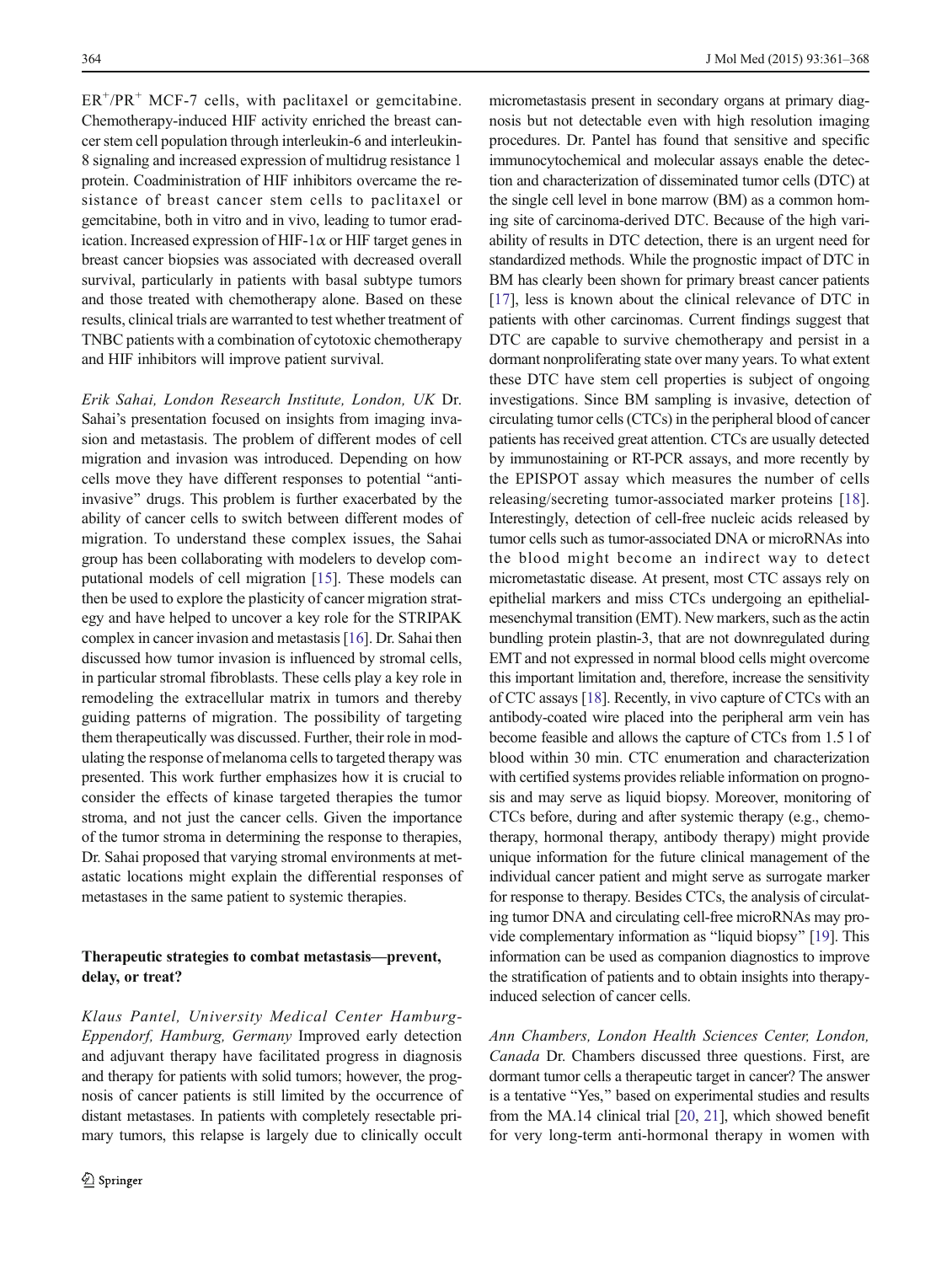hormone-responsive breast cancer. Breast and prostate cancer, and likely other tumor types, appear to be chronic, relapsing diseases. Even in cancers diagnosed early, recurrences can happen, years or decades after apparently successful primary treatment. We cannot predict well which individual patients will recur and which will not, nor do we know whether this information lies within the primary tumor or is affected by posttreatment lifestyle or other influences. Second, do we know how to target dormant tumor cells therapeutically? This answer is a clear "No" at our current stage of understanding of the biology of dormancy. While we are learning much about molecular aspects of dormancy and recurrence (e.g., [\[22\]](#page-6-0)), translating this information to individual patients is not yet feasible. Third, would we know which patients to treat? Again, the answer is, at present, "No." We simply do not know the extent of micrometastatic burden in patients for whom there is no current evidence of disease. We are not able to tell which patients are cured and which harbor undetected "minimal residual disease." We need improved methods to assess for micrometastatic burden in patients who are at risk for later recurrences. Only when we understand which patients harbor undetected, dormant disease will we be in position to consider individualized treatment to prevent recurrence of dormant disease or attack and destroy dormant cells. Until then, we will continue to overtreat some patients in a group at risk for recurrence, only some of whom would otherwise develop recurrence, as well as undertreat some patients in groups of good prognosis who nonetheless develop recurrence.

Patricia Steeg, National Cancer Institute, Bethesda The translation of metastasis experiments to the clinic remains problematic. Dr. Steeg discussed the fact that standard phase I–III trials in the metastatic setting quantify the shrinkage of metastatic lesions, not the prevention of their occurrence. Two new trial designs were discussed, primary metastasis prevention and secondary metastasis prevention [\[23,](#page-6-0) [24\]](#page-6-0). Primary prevention may enroll patients at very high risk of metastases, for instance those who underwent neoadjuvant therapy and did not obtain a pathological complete response, those with multiple positive lymph nodes, or those with chest wall recurrences. Secondary metastasis prevention trials could enroll patients with limited, treated metastatic disease at high risk of relapse; the endpoint would be time until the development of a new metastasis.

#### New investigator presentations

The Forbeck Forum invited several young investigators to participate in the meeting, to meet experts in the field, and to present their own work.

Karla Williams, London Health Sciences Center, London, Canada Dr. Williams discussed cellular remodeling of the extracellular matrix (ECM), facilitating tumor cell invasion, as a key intrinsic quality in metastatic cells. Invasive tumor cells form specialized structures called invadopodia which remodel the ECM through the precise trafficking and localization of proteins involved in actin dynamics and ECM degradation. Past research into invadopodia dynamics identified key trafficking events regulated by SNAREs (soluble Nethylmaleimide-sensitive factor activating protein receptors), which function to localize vesicles to invadopodia transporting proteins such as membrane-type 1 MMP (MT1- MMP) and epidermal growth factor receptor (EGFR) [[25](#page-6-0), [26\]](#page-6-0). Her current research investigating the in vivo function of invadopodia and their role in the metastatic cascade has demonstrated that inhibitors of invadopodia formation, such as PAK1, impair tumor cell extravasation. The importance of proper invadopodium regulation was discussed since dysregulation enhancing ECM degradation did not correlate with increased tumor cell invasion or extravasation. While proper regulation of invadopodia was considered an important avenue of research, there was also a consensus that this regulated process was strongly similar to existing cellular processes such as podosome formation in immune cells. The co-opting of such existing cellular mechanisms by tumor cells to mediate metastasis remains an important consideration in ongoing research. The dialogue highlighted the potential of invadopodia research as there is still much to learn about how these structures function in vivo, their role in the metastatic process, and if they can be successfully targeted to impair metastasis.

Rosandra Kaplan, National Cancer Institute, Bethesda (Forbeck Scholar) Dr. Kaplan presented her research on the pre-metastatic niche and its role in metastasis. In order to understand the process of metastasis and the role of niche biology in metastatic progression, the Kaplan lab uses both orthotopic mouse models and blood samples from patients with localized and metastatic disease to investigate early systemic changes in response to cancer that promote metastatic progression. Dr. Kaplan's lab has identified the early events leading to formation of the pre-metastatic niche, which is a metastasis-promoting microenvironment composed of bone marrow-derived cells and stromal cells that enhance disseminated tumor cell survival and proliferation [\[27\]](#page-6-0). Her team has demonstrated that the bone marrow microenvironment is altered during tumor progression with expansion of hematopoietic stem and progenitor cells that proliferate and are mobilized into the circulation. The hematopoietic stem/progenitor cells in distant tissue sites differentiate into myeloid-derived suppressor cells that contribute to immune suppressive microenvironment [[28,](#page-6-0) [29\]](#page-6-0). This hematopoietic stem cell niche expansion can be marked by increased circulating hematopoietic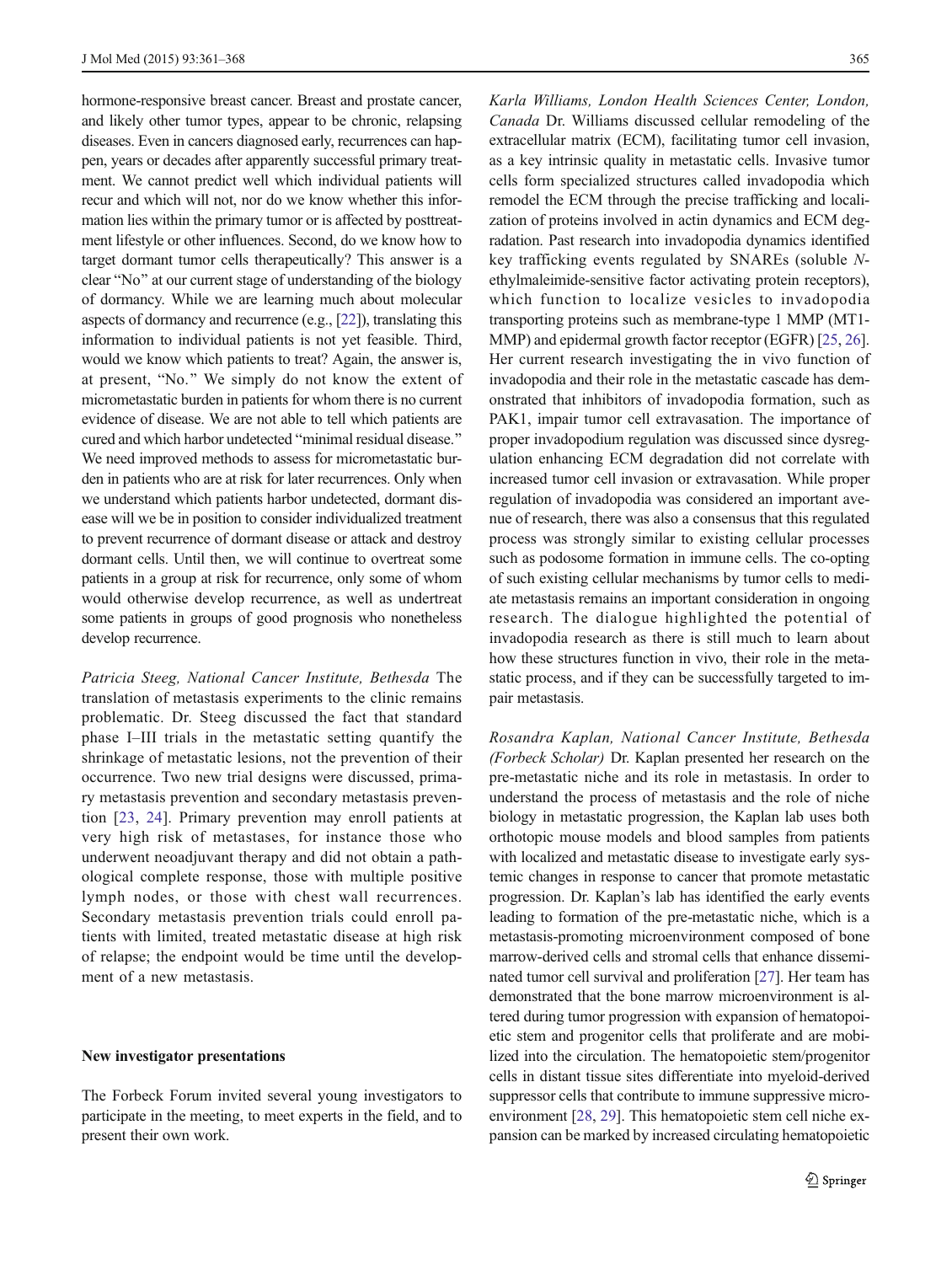stem/progenitor cells in patients and may serve as a biomarker to predict which patients are at highest risk for metastatic progression. In addition to the hematopoietic component of the pre-metastatic niche, the Kaplan lab has also demonstrated stromal cell activation contributing to the niche environment. Understanding metastatic niches in regulating metastatic cell fate can lead to approaches to target these unique microenvironments and prevent metastasis.

Mario Shields, Cold Spring Harbor Laboratory (Forbeck Scholar) A hallmark of pancreatic cancer is the fibrotic stroma, consisting of an extensive deposition of fibrillar type I collagen and infiltration of myeloid cells [[30](#page-7-0)]. To understand the role of the stroma in pancreatic cancer cell invasion and metastasis, Dr. Shields developed a live animal imaging platform to examine the dynamics of the interaction between the tumor microenvironment and cancer cells. Using a novel genetically engineered mouse model of pancreatic cancer, in which the KrasG12D oncogene is co-expressed with tetracycline-regulated shRNA against PTEN, he showed that cancer cell invasion occurs in early stage tumors. Restoration of PTEN expression resulted in tumor regression with a marked increase in cell death and recruitment of stromal cells. To examine the contribution of myeloid cells or type I collagen to cancer cell invasion, he imaged pancreatic tumors in which cancer cells were orthotopically implanted in transgenic mice expressing a fluorescent reporter specific to myeloid cells or GFP-labeled type I collagen. Dr. Shields showed that cancer cells invaded independently of myeloid cells, but were more migratory in the vicinity of linear collagen. Further, perturbing type I collagen architecture, by increasing collagen thickness and alignment promoted the spread of cancer cells to the liver. His future studies will focus on delineating the signaling mechanisms that dictate collagen-mediated invasion, with the aim of limiting metastatic spread.

Louise van der Weyden, Wellcome Sanger Institute, Cambridge, UK (Forbeck Scholar) Dr. van der Weyden used Dr. Stephen Paget's "seed and soil" hypothesis of metastasis as the foundation of her studies on understanding melanoma metastasis. The incidence of melanoma is less than 2 % of all skin cancers, yet it is responsible for 75 % of skin cancer-related deaths—this is due to its inherent ability to metastasize early on. To understand the nature of the "seed," whole-genome DNA and RNA sequencing of mouse melanoma cell lines with differing metastatic capacities is being performed, to look for genes whose loss or gain of expression, or mutation, correlates with enhanced metastatic ability. Similarly, series of canine oral melanomas are being exome sequenced. To ensure relevance of the findings, cross-species comparison will be used to identify which differentially expressed or mutated genes in the animal model datasets are also found in human datasets, and more importantly, that correlate with survival. To

understand the "soil" Dr. van der Weyden is using a mouse melanoma cell line to perform an "experimental metastasis assay" on mutant mouse lines coming through the Mouse Genetics Program at the Wellcome Trust Sanger Institute (<http://www.sanger.ac.uk/mouseportal/>). This provides a unique opportunity to interrogate the genome in an unbiased manner and identify host genes that are able to regulate the ability of melanoma cells to successfully metastasize to the lung. From the mutant lines screened to date, they have found that metastatic efficiency can be modulated by immune system, and inflammatory and stress mediators [\[31](#page-7-0)]. Understanding genes that are altered in metastasis or host genes that can regulate metastasis will hopefully pave the way for identifying potential new drug targets.

Chad Pecot University of North Carolina Lineberger Comprehensive Cancer Center, Chapel Hill (Forbeck Scholar) Dr. Pecot presented his work studying lymphatic metastasis in lung cancer. On average, lung cancer patients die within a year of presentation due to development of distant metastasis. Even if caught in the early stages, patients often die following surgical resection due to rapid recurrence, suggesting primary tumors are very "fit" for dissemination. Intriguingly, patients with micrometastases in surgically resected lymph nodes are known to have a significantly higher chance of distant relapse. This suggests that the lymphatic route of spread may not be a "dead end," and in fact may represent a parallel process to hematogenous metastases with unique mechanisms. To address this question, Dr. Pecot presented data from lung cancer subclones, developed using in vivo selective pressure, which have markedly enhanced capacity to metastasize to lymph nodes. With this approach, Dr. Pecot's team found these subclones have dramatic changes in their microRNA profiles. Future directions will be to characterize the molecular pathways regulated by select microRNAs that may have important roles in lymphatic metastases.

## Conclusions from the meeting

We recognize that improved cancer survival rates will require improved understanding of the metastatic process and a stronger research focus on these issues.

We are beginning to define new mechanisms that contribute to tumor invasion and metastasis. We are recognizing that cancer is a heterogeneous and dynamic disease that can evolve in patients, and new therapies need to address this concept.

Progress has been made in advancing our understanding of metastatic disease but much more is needed. We appreciate the willingness of patients to participate in clinical trials and in tissue and clinical data banking as a partnership to further our understanding and lead to improved treatments.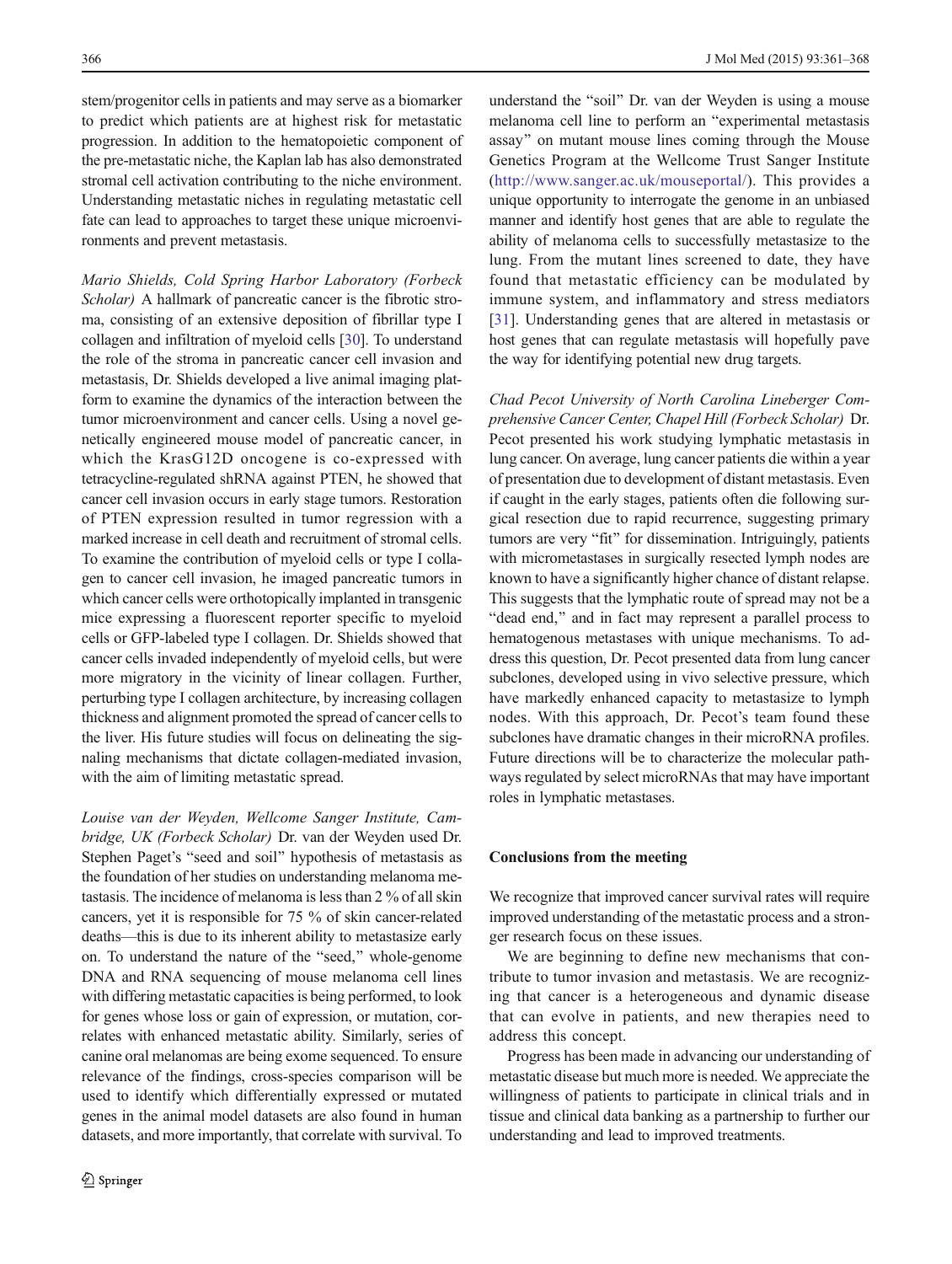<span id="page-6-0"></span>There is slow progress in developing new approaches to prevent, treat, or delay metastatic disease. However, we are learning that cancer can affect the whole body, and that the body in some cases can limit metastatic spread. We need to understand how this occurs, in order to harness it therapeutically.

There is a need for comprehensive basic research to learn more about metastasis and there is a great need for translational research to improve responses to targeted agents. The first of the new ideas are beginning to be translated to the clinic, but it is early days.

Authorship statement Ann F. Chambers and Zena Werb jointly wrote this manuscript. The work described has not been published before; it is not under consideration for publication anywhere else; and both authors approve its publication. All participants mentioned in this meeting report have seen and approved the section that describes their presentation and the submission of this work. Officials of the William Guy Forbeck Research Foundation also have seen and approved the submission of this manuscript.

### References

Each participant was asked to supply up to three references to their own work, as background.

- 1. Plaks V, Koopman CD, Werb Z (2013) Cancer. Circulating tumor cells. Science 341(6151):1186–1188
- 2. Chou J, Lin JH, Brenot A, Kim JW, Provot S, Werb Z (2013) GATA3 suppresses metastasis and modulates the tumour microenvironment by regulating microRNA-29b expression. Nat Cell Biol 15(2):201– 213
- 3. Casbon AJ, Reynaud D, Park C, Khuc E, Gan DD, Schepers K, Passegue E, Werb Z (2015) Invasive breast cancer reprograms early myeloid differentiation in the bone marrow to generate immunosuppressive neutrophils. Proc Natl Acad U S A 112(6):E566–75.
- 4. Wan L, Pantel K, Kang Y (2013) Tumor metastasis: moving new biological insights into the clinic. Nat Med 19(11):1450–1464
- 5. Wan L, Lu X, Yuan S, Wei Y, Guo F, Shen M, Yuan M, Chakrabarti R, Hua Y, Smith HA et al (2014) MTDH-SND1 interaction is crucial for expansion and activity of tumorinitiating cells in diverse oncogene- and carcinogen-induced mammary tumors. Cancer Cell 26(1):92-105
- 6. Aceto N, Bardia A, Miyamoto DT, Donaldson MC, Wittner BS, Spencer JA, Yu M, Pely A, Engstrom A, Zhu H et al (2014) Circulating tumor cell clusters are oligoclonal precursors of breast cancer metastasis. Cell 158(5):1110–1122
- 7. Iacobuzio-Donahue CA, Fu B, Yachida S, Luo M, Abe H, Henderson CM, Vilardell F, Wang Z, Keller JW, Banerjee P et al (2009) DPC4 gene status of the primary carcinoma correlates with patterns of failure in patients with pancreatic cancer. J Clin Oncol 27(11):1806– 1813
- 8. Yachida S, White CM, Naito Y, Zhong Y, Brosnan JA, Macgregor-Das AM, Morgan RA, Saunders T, Laheru DA, Herman JM et al (2012) Clinical significance of the genetic landscape of pancreatic cancer and implications for identification of potential long-term survivors. Clin Cancer Res 18(22):6339–6347
- 9. Yachida S, Jones S, Bozic I, Antal T, Leary R, Fu B, Kamiyama M, Hruban RH, Eshleman JR, Nowak MA et al (2010) Distant

metastasis occurs late during the genetic evolution of pancreatic cancer. Nature 467(7319):1114–1117

- 10. Irwin MS, Park JR (2015) Neuroblastoma: paradigm for precision medicine. Pediatr Clin N Am 62(1):225–256
- 11. Schwartzentruber J, Korshunov A, Liu XY, Jones DT, Pfaff E, Jacob K, Sturm D, Fontebasso AM, Quang DA, Tonjes M et al (2012) Driver mutations in histone H3.3 and chromatin remodelling genes in paediatric glioblastoma. Nature 482(7384):226–231
- 12. Fontebasso AM, Gayden T, Nikbakht H, Neirinck M, Papillon-Cavanagh S, Majewski J, Jabado N (2014) Epigenetic dysregulation: a novel pathway of oncogenesis in pediatric brain tumors. Acta Neuropathol 128(5):615–627
- 13. Sturm D, Bender S, Jones DT, Lichter P, Grill J, Becher O, Hawkins C, Majewski J, Jones C, Costello JF et al (2014) Paediatric and adult glioblastoma: multiform (epi)genomic culprits emerge. Nat Rev Cancer 14(2):92–107
- 14. Samanta D, Gilkes DM, Chaturvedi P, Xiang L, Semenza GL (2014) Hypoxia-inducible factors are required for chemotherapy resistance of breast cancer stem cells. Proc Natl Acad Sci U S A 111(50): E5429–5438
- 15. Tozluoglu M, Tournier AL, Jenkins RP, Hooper S, Bates PA, Sahai E (2013) Matrix geometry determines optimal cancer cell migration strategy and modulates response to interventions. Nat Cell Biol 15(7):751–762
- 16. Madsen CD, Hooper S, Tozluoglu M, Bruckbauer A, Fletcher G, Erler JT, Bates PA, Thompson B, Sahai E (2015) STRIPAK components determine mode of cancer cell migration and metastasis. Nat Cell Biol 17(1):68–80
- 17. Braun S, Vogl FD, Naume B, Janni W, Osborne MP, Coombes RC, Schlimok G, Diel IJ, Gerber B, Gebauer G et al (2005) A pooled analysis of bone marrow micrometastasis in breast cancer. N Engl J Med 353(8):793–802
- 18. Alix-Panabieres C, Pantel K (2014) Challenges in circulating tumour cell research. Nat Rev Cancer 14(9):623–631
- 19. Schwarzenbach H, Nishida N, Calin GA, Pantel K (2014) Clinical relevance of circulating cell-free microRNAs in cancer. Nat Rev Clin Oncol 11(3):145–156
- 20. Goss PE, Chambers AF (2010) Does tumour dormancy offer a therapeutic target? Nat Rev Cancer 10(12):871–877
- 21. Murrell DH, Foster PJ, Chambers AF (2014) Brain metastases from breast cancer: lessons from experimental magnetic resonance imaging studies and clinical implications. J Mol Med (Berl) 92(1):5–12
- 22. Barkan D, Green JE, Chambers AF (2010) Extracellular matrix: a gatekeeper in the transition from dormancy to metastatic growth. Eur J Cancer 46(7):1181–1188
- 23. Steeg PS (2012) Perspective: the right trials. Nature 485(7400):S58–59
- 24. Zimmer AS, Steeg PS (2015) Meaningful prevention of breast cancer metastasis: candidate therapeutics, preclinical validation, and clinical trial concerns. J Mol Med (Berl) 93(1):13–29
- 25. Williams KC, McNeilly RE, Coppolino MG (2014) SNAP23, Syntaxin4, and vesicle-associated membrane protein 7 (VAMP7) mediate trafficking of membrane type 1-matrix metalloproteinase (MT1-MMP) during invadopodium formation and tumor cell invasion. Mol Biol Cell 25(13):2061–2070
- 26. Williams KC, Coppolino MG (2014) SNARE-dependent interaction of Src, EGFR and beta1 integrin regulates invadopodia formation and tumor cell invasion. J Cell Sci 127(Pt 8):1712–1725
- 27. Kaplan RN, Riba RD, Zacharoulis S, Bramley AH, Vincent L, Costa C, MacDonald DD, Jin DK, Shido K, Kerns SA et al (2005) VEGFR1-positive haematopoietic bone marrow progenitors initiate the pre-metastatic niche. Nature 438(7069):820–827
- 28. Zhang H, Maric I, DiPrima MJ, Khan J, Orentas RJ, Kaplan RN, Mackall CL (2013) Fibrocytes represent a novel MDSC subset circulating in patients with metastatic cancer. Blood 122(7):1105–1113
- 29. Highfill SL, Cui Y, Giles AJ, Smith JP, Zhang H, Morse E, Kaplan RN, Mackall CL. (2014) Disruption of CXCR2-mediated MDSC